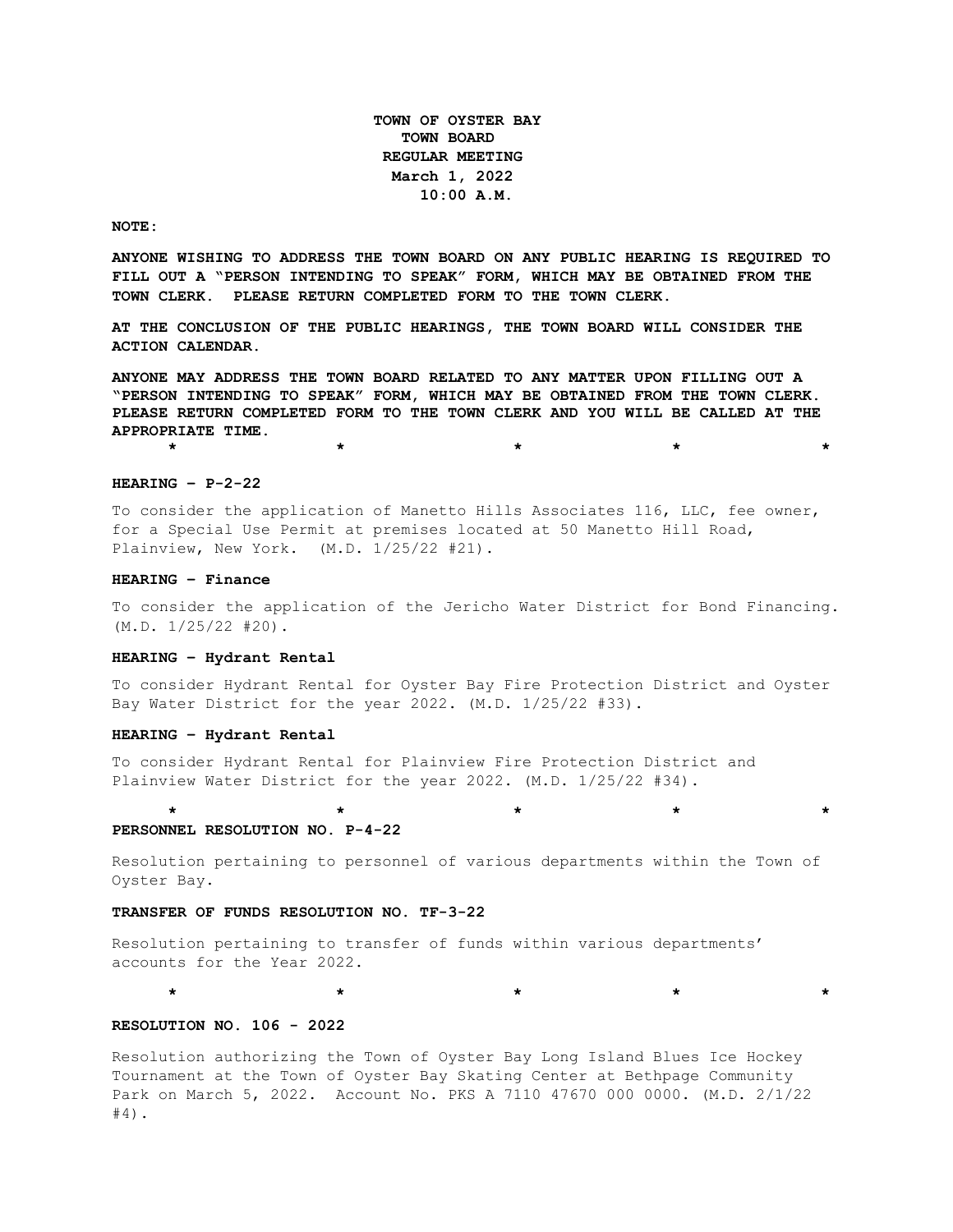## **RESOLUTION NO. 107 - 2022**

Resolution implementing the listed fees for memorial plaques and benches. Account No. PKS A 0001 02705 000 0000. (M.D. 2/1/22 #5).

## **RESOLUTION NO. 108 - 2022**

Resolution authorizing renewal of memberships in the New York State Association for Solid Waste Management for 2022. Account No. DER SR05 8160 47900 000 000. (M.D. 2/1/22 #10).

## **RESOLUTION NO. 109 - 2022**

Resolution authorizing acceptance of a donation of a memorial plaque and bench from Zac Grant to be placed at Theodore Roosevelt Marina Park and Beach in memory of Linda Podell. (M.D. 2/1/22 #13).

## **RESOLUTION NO. 110 - 2022**

Resolution authorizing the Town of Oyster Bay Waterfront Festival and Marine Expo to be held at TOBAY Marina on September 10, 2022 and to waive the provisions of Chapter 173-10 and 173-18, Peddlers for the event. Account Nos. PKS A 7110 47670 000 0000 and TWN A 0001 02770 590 0000. (M.D. 2/8/22 #14).

# **RESOLUTION NO. 111 - 2022**

Resolution authorizing acceptance of a donation of a memorial plaque and bench from Felice Egidio to be placed in Theodore Roosevelt Memorial Park and Beach in memory of Robert Longo. (M.D. 2/8/22 #15).

# **RESOLUTION NO. 112 - 2022**

Resolution authorizing refund of premium contributions inadvertently collected from the paychecks of the listed employees regarding the Flexible Spending Plan 125. Account No. TWN TA 0000 00020 400 0000. (M.D. 2/8/22 #22).

## **RESOLUTION NO. 113 - 2022**

Recommending the property cleanup assessment of 29 Ninth Street, Hicksville, performed on July 15, 2021, be referred to the County of Nassau for placement on the Nassau County Tax Assessment Rolls. (M.D. 2/8/22 #23).

### **RESOLUTION NO. 114 - 2022**

Resolution authorizing the property cleanup assessment of 18 Melissa Lane, Old Bethpage, performed on August 11, 2021, be referred to the County of Nassau for placement on the Nassau County Tax Assessment Rolls. (M.D. 2/8/22 #24).

## **RESOLUTION NO. 115 - 2022**

Resolution authorizing the property cleanup assessment of 201 North First Street, Bethpage, performed on July 19, 2021, be referred to the County of Nassau for placement on the Nassau County Tax Assessment Rolls. (M.D. 2/8/22 #25).

## **RESOLUTION NO. 116 - 2022**

Resolution pertaining to Contract PWC22-22, On-Call Engineering Services relative to architecture in connection with Town Hall North brick re-pointing and window replacement. Account No. DGS H 1997 20000 000 2210 001. (M.D. 2/8/22 #28).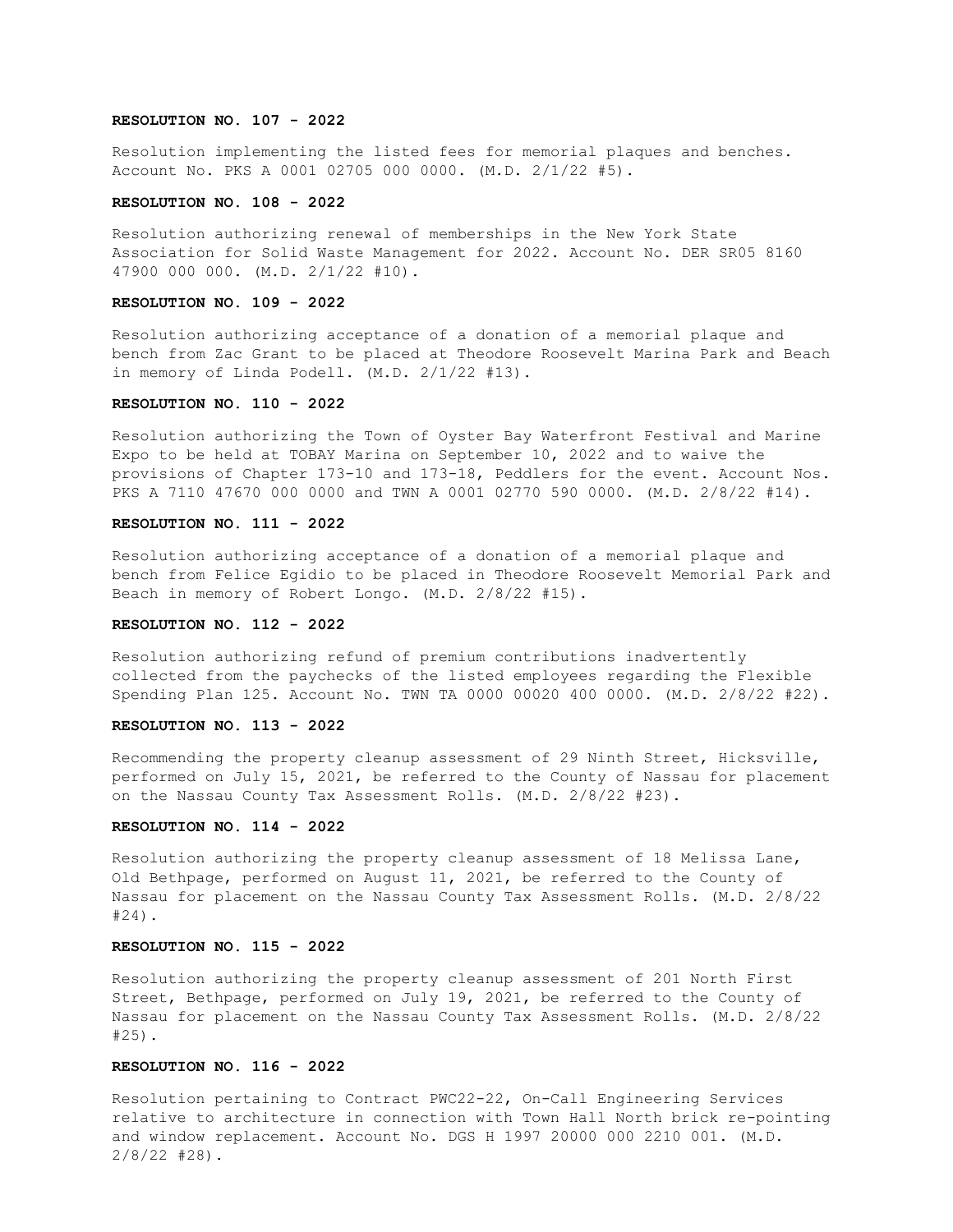## **RESOLUTION NO. 117 - 2022**

Resolution pertaining to Contract PWC23-22, On-Call Engineering Services relative to environmental engineering in connection with Masonry Repointing and Window Replacement at Town Hall North, Oyster Bay. Account No. DGS H 1997 20000 000 2210 001. (M.D. 2/8/22 #29).

# **RESOLUTION NO. 118 - 2022**

Resolution pertaining to Contract PWC09-22, On-Call Engineering Services relative to site development in connection with design, bid and construction management services regarding turf installation at Francis M. Gaynor Park. Account No. PKS H 7197 20000 000 2002 001. (M.D. 2/8/22 #30).

## **RESOLUTION NO. 119 - 2022**

Resolution pertaining to Contract No. PWC23-22, On-Call Engineering Services relative to environmental engineering in connection with sampling and permitting services regarding the proposed dredging of the North Canal and for the use of sub-consultants for the project. Account No. PKS H 7197 20000 000 2102 001. (M.D. 2/8/22 #31).

## **RESOLUTION NO. 120 - 2022**

Resolution pertaining to Contract No. PWC23-22, On-Call Engineering Services relative to environmental engineering in connection with completion of an existing site plan and engineering report regarding the flooding of the Tobay Beach Tunnel. Account No. PKS H 7197 20000 000 2102 001. (M.D. 2/8/22 #32).

## **RESOLUTION NO. 121 - 2022**

Resolution authorizing acceptance & final payment of Contract No. DP21-211, installation of a Bipolar Ionization System at 54 Audrey Avenue, Oyster Bay. (M.D. 2/8/22 #33).

# **RESOLUTION NO. 122 - 2022**

Resolution authorizing rejection of bid and request to rebid Contract No. DP21-223, Construction of TOBAY Center Pavilion Canopy Replacement. (M.D. 2/8/22 #34).

## **RESOLUTION NO. 123 - 2022**

Resolution pertaining to the Dock Application of Frank Marino, 294 East Shore Drive, Massapequa, New York. (M.D. 2/8/22 #36).

## **RESOLUTION NO. 124 - 2022**

Resolution pertaining to the Dock Application of Anthony Desousa, 53 Sunset Blvd., Massapequa, New York. (M.D. 2/8/22 #37).

## **RESOLUTION NO. 125 - 2022**

Resolution pertaining to the Dock Application of Koledin Residence, 10 Jomarr Court, Massapequa, New York. (M.D. 2/8/22 #38).

# **RESOLUTION NO. 126 - 2022**

Resolution authorizing the annual 2022 Spring Festival to be held April 23, 2022, at Syosset-Woodbury Community Park. Account No. CYS A 7020 41800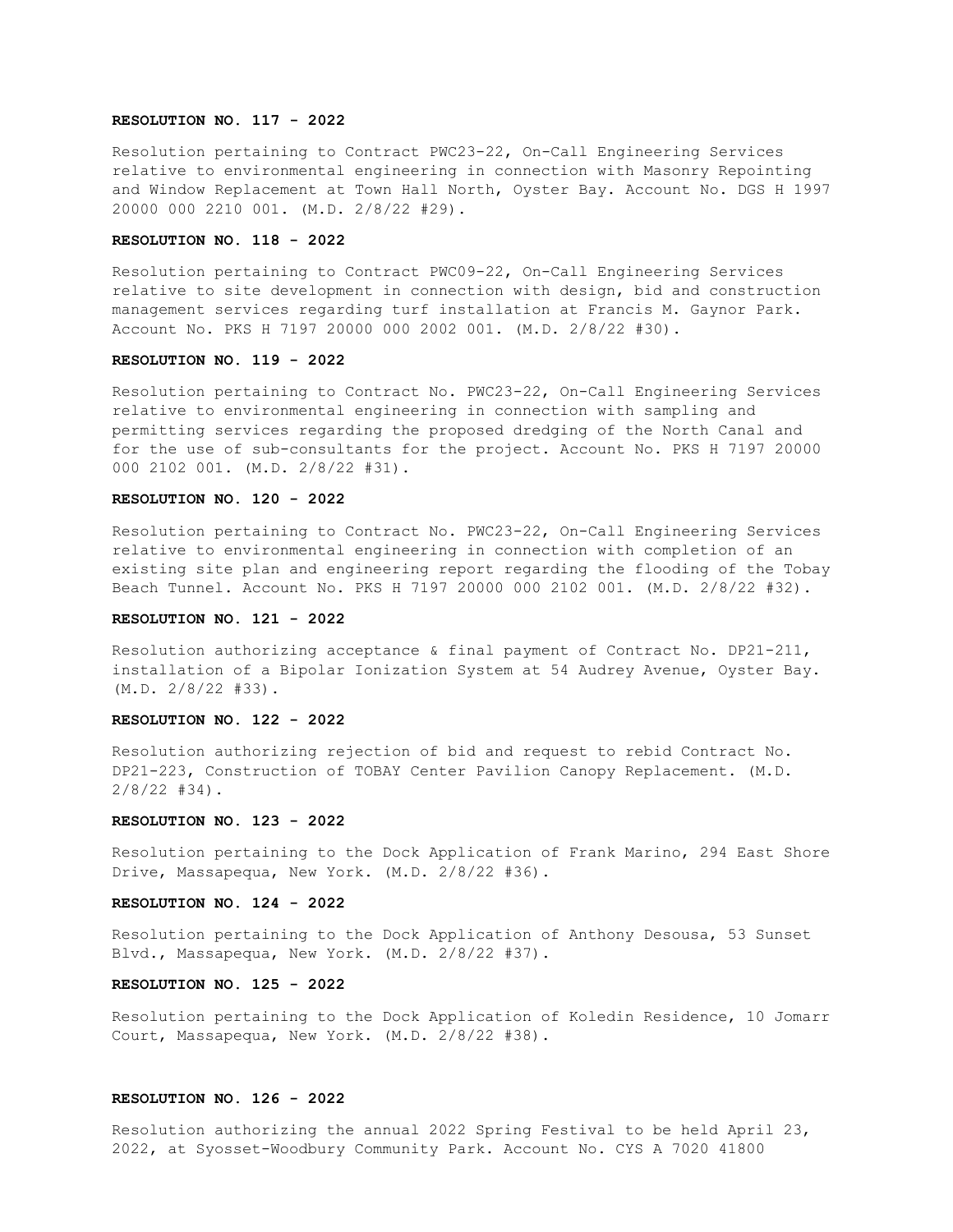000 0000. (M.D. 2/15/22 #5).

## **RESOLUTION NO. 127 - 2022**

Resolution authorizing the 2022 Town of Oyster Bay and Greater Long Island Running Club Sponsored Races on the listed dates. Account No. PKS A 7110 44900 000 0000. (M.D. 2/15/22 #6).

## **RESOLUTION NO. 128 - 2022**

Resolution authorizing an extension of the Nassau County DSS Revenue Agreement for the period January 1, 2022 through September 30, 2022, and for the Supervisor, or his designee, to sign the Revenue Agreement. Account No. CD 6293 47850 000 CW 22. (M.D. 2/15/22 #12).

## **RESOLUTION NO. 129 - 2022**

Resolution authorizing renewal of memberships in the New York State Association of Tax Receivers and Collectors for the year 2022. Account No. ROT A 1330 47900 000 0000. (M.D. 2/15/22 #14).

# **RESOLUTION NO. 130 - 2022**

Resolution authorizing the property cleanup assessment of 2 Todd Court, Glen Head, performed on September 28, 2021, be referred to the County of Nassau for placement on the Nassau County Tax Assessment Rolls. (M.D. 2/15/22 #19).

## **RESOLUTION NO. 131 - 2022**

Resolution authorizing the property cleanup assessment of 4 Elizabeth Drive, Bethpage, performed on October 21, 2021, be referred to the County of Nassau for placement on the Nassau County Tax Assessment Rolls. (M.D. 2/15/22 #20).

### **RESOLUTION NO. 132 - 2022**

Resolution authorizing the property cleanup assessment of 11 Rave Street, Hicksville, performed on October 21, 2021, be referred to the County of Nassau for placement on the Nassau County Tax Assessment Rolls. (M.D. 2/15/22 #21).

#### **RESOLUTION NO. 133 - 2022**

Resolution authorizing the property cleanup assessment of 107 Lawrence Street, Farmingdale, performed on August 25, 2021, be referred to the County of Nassau for placement on the Nassau County Tax Assessment Rolls. (M.D. 2/15/22 #22).

# **RESOLUTION NO. 134 - 2022**

Resolution authorizing the property cleanup assessment of 145 Greenwood Drive, Massapequa, performed on August 24, 2021, be referred to the County of Nassau for placement on the Nassau County Tax Assessment Rolls. (M.D. 2/15/22 #23).

## **RESOLUTION NO. 135 - 2022**

Resolution authorizing extension of time for Contract No. H18-171-P3, Massapequa Flood Diversion and Control Project #3 Outfall 31 (Brockmeyer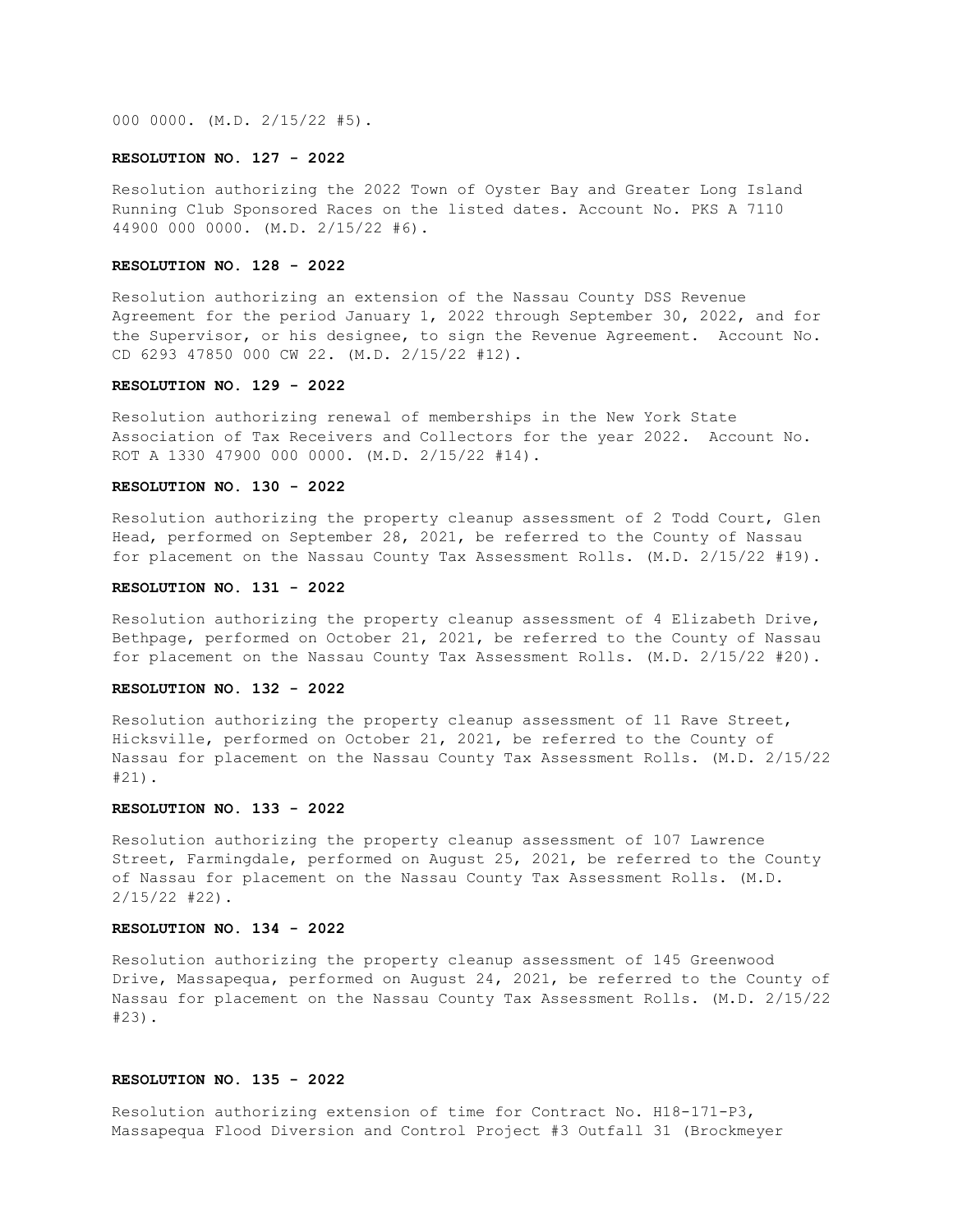Drive), Outfall 114 (Clearwater Avenue) and Outfall 128 (Iroquois Place). (M.D. 2/15/22 #29).

## **RESOLUTION NO. 136 - 2022**

Resolution authorizing an extension of time for Contract No. H18-171-P4, Massapequa Flood Diversion and Control Project #4 Outfall 38 (Division Avenue). (M.D. 2/15/22 #30).

## **RESOLUTION NO. 137 - 2022**

Resolution pertaining to Contract No. PWC07-22, On-Call Engineering Services relative to civil engineering for Elm Street Drainage Study Phase, Locust Valley Account No. HWY H 5197 20000 000 2003 008. (M.D. 2/15/22 #31).

### **RESOLUTION NO. 138 - 2022**

Resolution pertaining to Contract PWC08-22, On-Call Engineering Services relative to mechanical engineering in connection with the elevators at the Hicksville Parking Facility, and for use of sub-consultants for the project. Account No. HWY H 5997 20000 000 1804 016. (M.D. 2/15/22 #32).

## **RESOLUTION NO. 139 - 2022**

Resolution authorizing final acceptance and Quantity Increase/Decrease for Contract No. H19-198PH1, Construction of Highway & Drainage Improvements to the Southwood Circle Area Phase 1. (M.D. 2/15/22 #33).

## **RESOLUTION NO. 140 - 2022**

Resolution authorizing Quantity Decrease No. 1, Extension of Time and acceptance and final payment for Contract DP21-213, Replacement of Synthetic Turf at John A. Walker Memorial Park. (M.D. 2/15/22 #34).

## **RESOLUTION NO. 141 - 2022**

Resolution authorizing use of sub-consultants for Contract No. DP21-215, Design, Bid and Construction Phase Engineering Services for the Harry Tappen Sanitary System Improvements Project. (M.D. 2/15/22 #35).

# **RESOLUTION NO. 142 - 2022**

Resolution authorizing acceptance of the design and request to enter bid phase for Contract No. DP22-227, overhead canopy at the Ice-Skating Rink, Marjorie Post Park, Massapequa. (M.D. 2/15/22 #36).

## **RESOLUTION NO. 143 - 2022**

Resolution authorizing the 2022 Dune Stabilization Program to be held on March 26, 2022 at TOBAY Beach in conjunction with the Parks Department. (M.D. 2/15/22 #38).

## **RESOLUTION NO. 144 - 2022**

Resolution authorizing payment for the Oyster Bay/Cold Spring Harbor Protection Committee Annual Membership dues for the period June 1, 2021 through May 31, 2022. Account No. DER A 8090 44900 000 0000. (M.D. 2/15/22 #39).

## **RESOLUTION NO. 145 - 2022**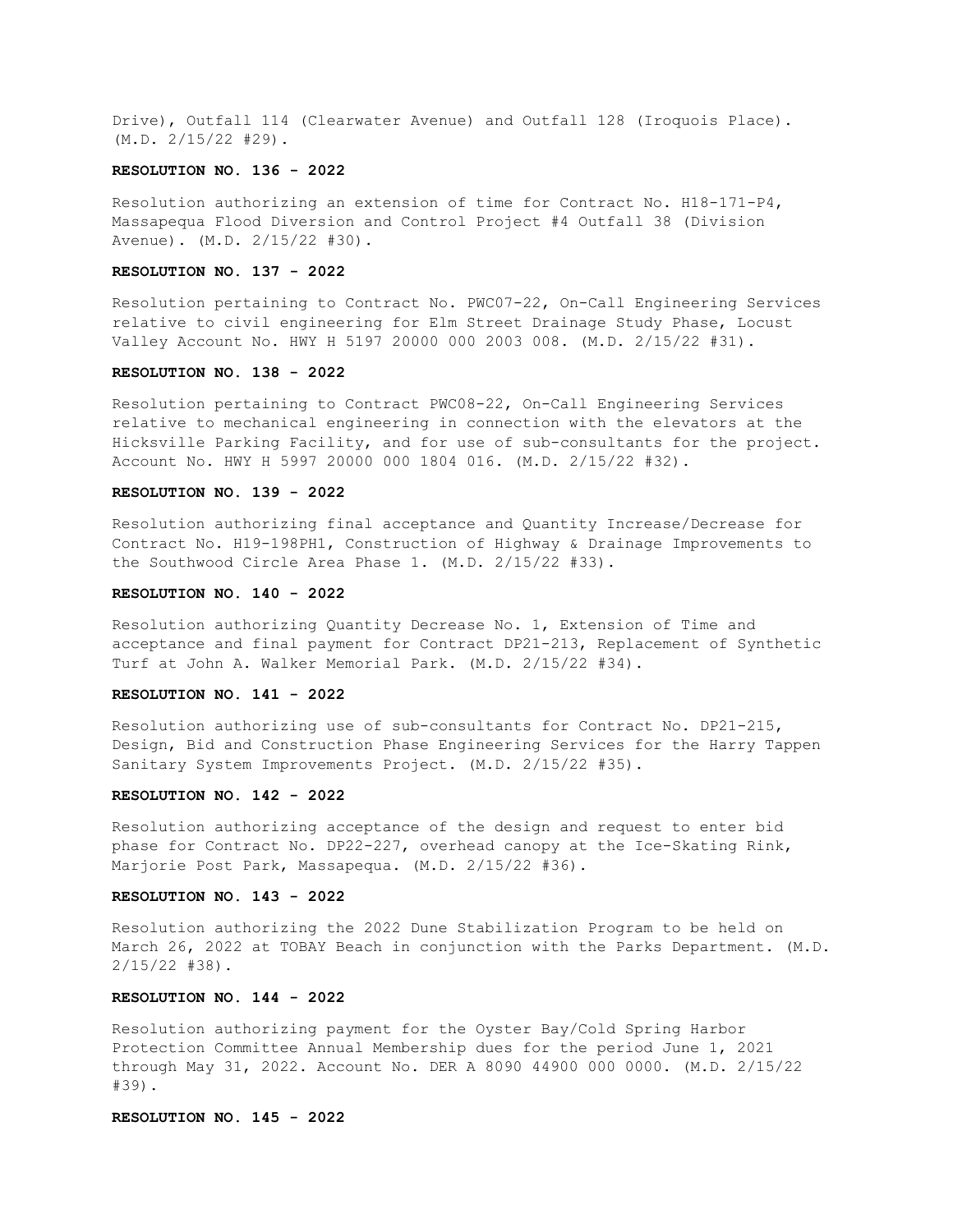Resolution authorizing acceptance of the design and entrance into Bid and Construction Phases under Contract No. DP21-218, Replacement of Synthetic Turf Fields at Field of Dreams Park, Massapequa. (M.D.  $2/15/22$  #40).

## **RESOLUTION NO. 146 - 2022**

Resolution authorizing the Supervisor or his designee to execute a Memorandum of Understanding with Long Island Rail Road Company granting the Town access to LIRR property in connection with the Hicksville Downtown Revitalization Initiative. (M.D. 2/15/22 #13 & 2/22/22 #33).

### **RESOLUTION NO. 147 - 2022**

Resolution authorizing two six-month extensions in connection with Resolution No. 269-2019, petition of Kimco Jericho MI, LLC, 585 North Broadway, Jericho, for a Special Use Permit and Approved Site Plan. (M.D. 2/15/22 #15 & 2/22/22 #12).

## **RESOLUTION NO. 148 - 2022**

Resolution pertaining to Contract PWC07-22, On-Call Engineering service relative to civil engineering in connection with design, bid and construction inspection services for the turf installations of three baseball infields at Borella Field and to use a sub-consultant for the project. Account No. PKS H 7197 20000 000 2002 001. (M.D. 2/15/22 #24 & 2/22/22 #28).

### **RESOLUTION NO. 149 - 2022**

Resolution establishing a tipping fee for recycling material (yard waste) delivered to the Old Bethpage Solid Waste Disposal Complex. (M.D. 2/15/22 #26  $\& 2/22/22 \; \#34$ ).

# **RESOLUTION NO. 150 - 2022**

Resolution pertaining to Contract PWC23-22, On-Call Engineering service relative to environmental engineering in connection with the investigation, sampling and repairing of Well No. 4 at TOBAY Beach, and to use a subconsultant for the project. Account No. PKS H 7197 20000 000 2202 001. (M.D. 2/15/22 #27 & 2/22/22 #29).

### **RESOLUTION NO. 151 - 2022**

Resolution pertaining to Contract PWC23-22, On-Call Engineering service relative to environmental engineering in connection with the pH and chlorination system at TOBAY Beach. Account No. PKS H 7197 20000 000 2202. 001. (M.D. 2/15/22 #28 & 2/22/22 #30).

## **RESOLUTION NO. 152 - 2022**

Resolution authorizing a license agreement with the Oyster Bay Historical Society (Earle-Wightman House) for the period January 1, 2022 through December 31, 2031. Account No. DGS A 1620 47860 000 0000. (M.D. 2/15/22 #41 & 2/22/22 #26).

## **RESOLUTION NO. 153 - 2022**

Resolution authorizing an Inter-Municipal Agreement with the Incorporated Village of Upper Brookville for use of the Town's fueling stations for the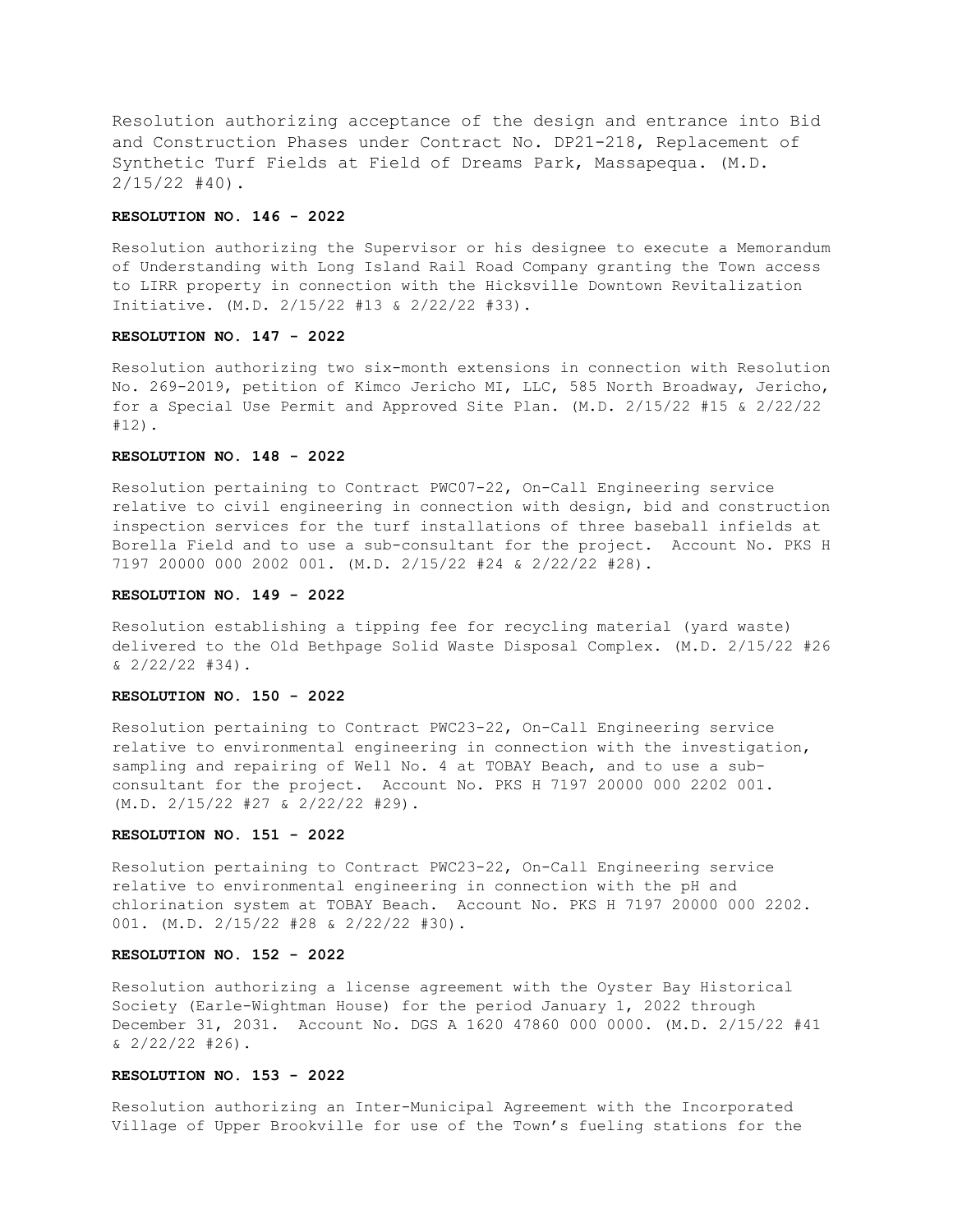period March 1, 2022 through July 31, 2029, and for the Supervisor, or his designee, to execute said Agreement. (M.D. 2/15/22 #42).

## **RESOLUTION NO. 154 - 2022**

Resolution authorizing an Inter-Municipal Agreement with the Oyster Bay-East Norwich Central School District for use of the Town's fueling stations for the period March 1, 2022 through July 31, 2029, and for the Supervisor, or his designee, to execute said Agreement. (M.D. 2/15/22 #43).

## **RESOLUTION NO. 155 - 2022**

Resolution authorizing an Inter-Municipal Agreement with the Incorporated Village of Upper Brookville for Catch Basin Cleaning Services for the period March 1, 2022 through December 31, 2023, and for the Supervisor, or his designee, to execute said Agreement. (M.D. 2/15/22 #44).

## **RESOLUTION NO. 156A – 2022**

Resolution/Order pertaining to the decision on the application of the Jericho Water District for Bond Financing. Hearing held: March 1, 2022. (M.D. 1/25/22 #20).

# **RESOLUTION NO. 156B – 2022**

Resolution authorizing the issuance of bonds to pay the cost of improvements to the Jericho Water District. Hearing held: March 1, 2022. (M.D. 1/25/22 #20).

## **RESOLUTION NO. 157 - 2022**

Resolution pertaining to the decision for Hydrant Rental for Oyster Bay Fire Protection District and Oyster Bay Water District for the year 2022. Hearing held: March 1, 2022. (M.D. 1/25/22 #33).

## **RESOLUTION NO. 158 - 2022**

Resolution pertaining to the decision for Hydrant Rental for Plainview Fire Protection District and Plainview Water District for the year 2022. Hearing held: March 1, 2022. (M.D. 1/25/22 #34).

**SUSPEND THE RULES AND ADD THE FOLLOWING:**

**RESOLUTION NO. 159 - 2022**